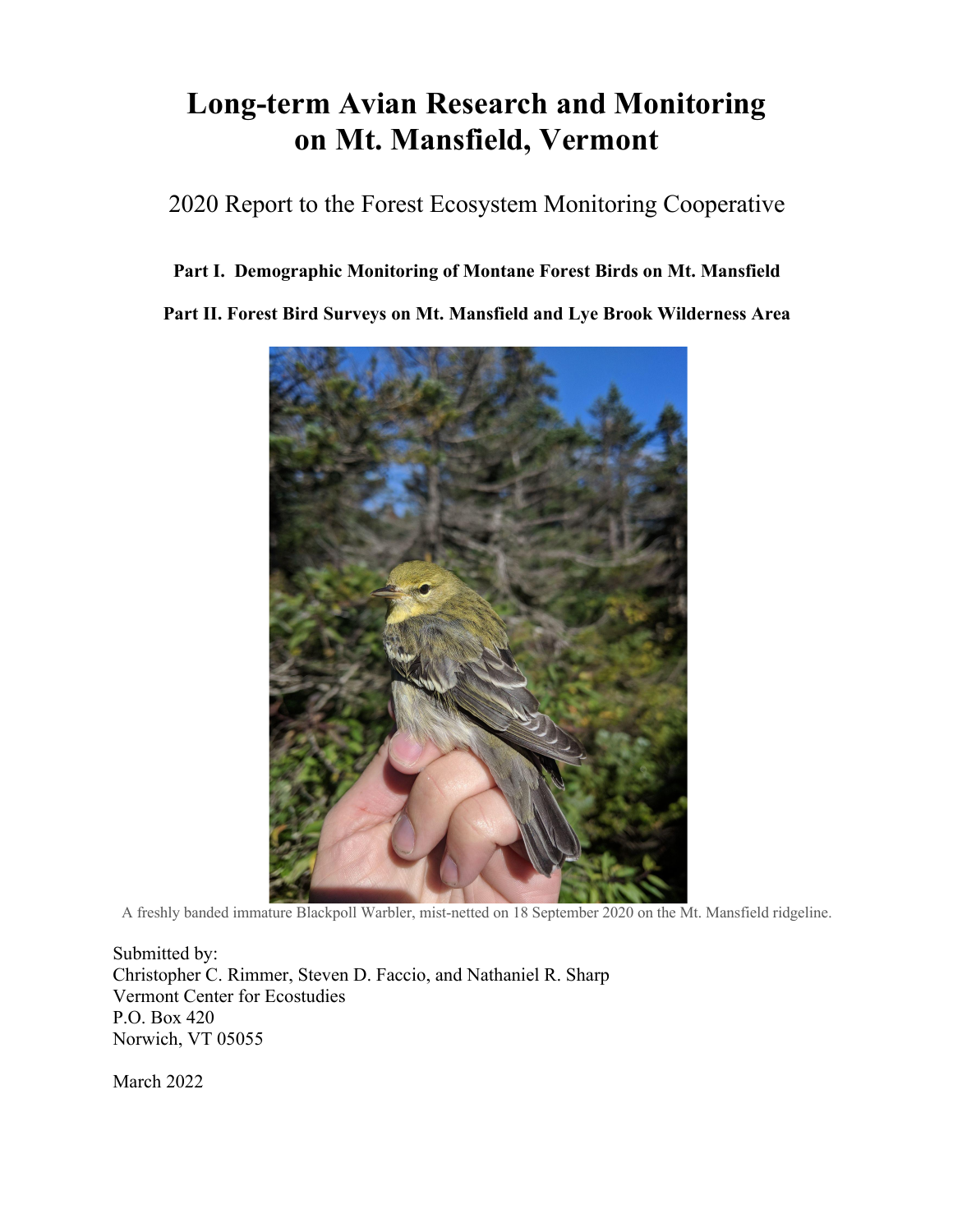# **Part I. Demographic Monitoring of Montane Forest Birds on Mt. Mansfield**

## **Introduction**

In 2020, we continued demographic monitoring of Bicknell's Thrush *(Catharus bicknelli)*, Swainson's Thrush *(C. ustulatus)*, Blackpoll Warbler *(Setophaga striata)*, Yellow-rumped (Myrtle) Warbler *(S. coronata coronata)*, White-throated Sparrow *(Zonotrichia albicollis)*, and other songbirds, completing our 29<sup>th</sup> consecutive field season on the Mt. Mansfield ridgeline. This report presents a brief summary of data collected.

# **Methods**

For the 29<sup>th</sup> consecutive breeding season, we used mist-netting and banding to monitor breeding bird species on an established study plot on the Mt. Mansfield ridgeline between c. 1155-1190 m (3800-3900 ft) elevation. As in previous years, we continued our efforts to monitor five common target species: Bicknell's Thrush, Swainson's Thrush, Blackpoll Warbler, Yellow-rumped (Myrtle) Warbler, and White-throated Sparrow. Since 2012, as a means to more broadly assess population changes and the potential impacts of climatic warming, our efforts have encompassed the entire avian community.

We netted birds on 20 days between 4 June and 18 September 2020, using 10–30 nylon mist nets (12 x 2.5-m and 6 x 2.5-m, 36-mm mesh) placed at sites that have been used annually since 1992, primarily on the Amherst, Lakeview, and Long trails. Nets were generally opened from late afternoon until dusk and from dawn until late morning on the following day. Bicknell's Thrushes were captured both passively and through the use of vocal lures (recorded playbacks of conspecific vocalizations), while other species were passively captured. Each individual was fitted with a uniquely-numbered U.S. Fish and Wildlife Service (USFWS) leg band. We recorded data on age, sex, breeding condition, fat class, ectoparasites, flight feather wear, molt (if present), and net site of capture. Standard morphometrics included wing chord, tail length, and weight. On males, we measured maximum width of the cloacal protuberance, if present, to the nearest 0.01 mm to gauge phenology of breeding condition. Additionally, a small blood sample was obtained from Bicknell's Thrushes for long-term monitoring of mercury burdens. We collected 30–50 ul of blood in a 75-ul heparinized capillary tube by puncturing the cutaneous ulnar (brachial) vein with a 27.5 gauge needle. Capillary tubes were sealed on both ends with Critocaps, placed in labeled glass 7-cc vacutainers, and frozen within 24 hours.

#### **Results and Discussion**

We accumulated 2,313 net-hours in 2020 (Table 1.1), with a mean of  $116 \pm 34.3$  SD net-hours per day (range = 44–163). Our total of 512 mist net captures consisted of 398 individuals of 35 species, including 356 new bandings, 46 returns from previous years, and 51 within-season recaptures (Table 1.2).

As usual, Bicknell's Thrush had a relatively high rate of return captures ( $n = 17$ ; 46%) in 2020. High site fidelity combined with use of playback lures likely plays a role in Bicknell's Thrush recapture rates. We captured five Bicknell's Thrushes (3 males, 2 females) that were 5 years or older in age. The oldest female was a 7 year-old bird banded as a yearling in 2014, while the oldest male was one of our oldest birds on record at 10 years of age, having been banded as a yearling in 2011. All but two of the 17 returning birds were originally banded as yearlings; one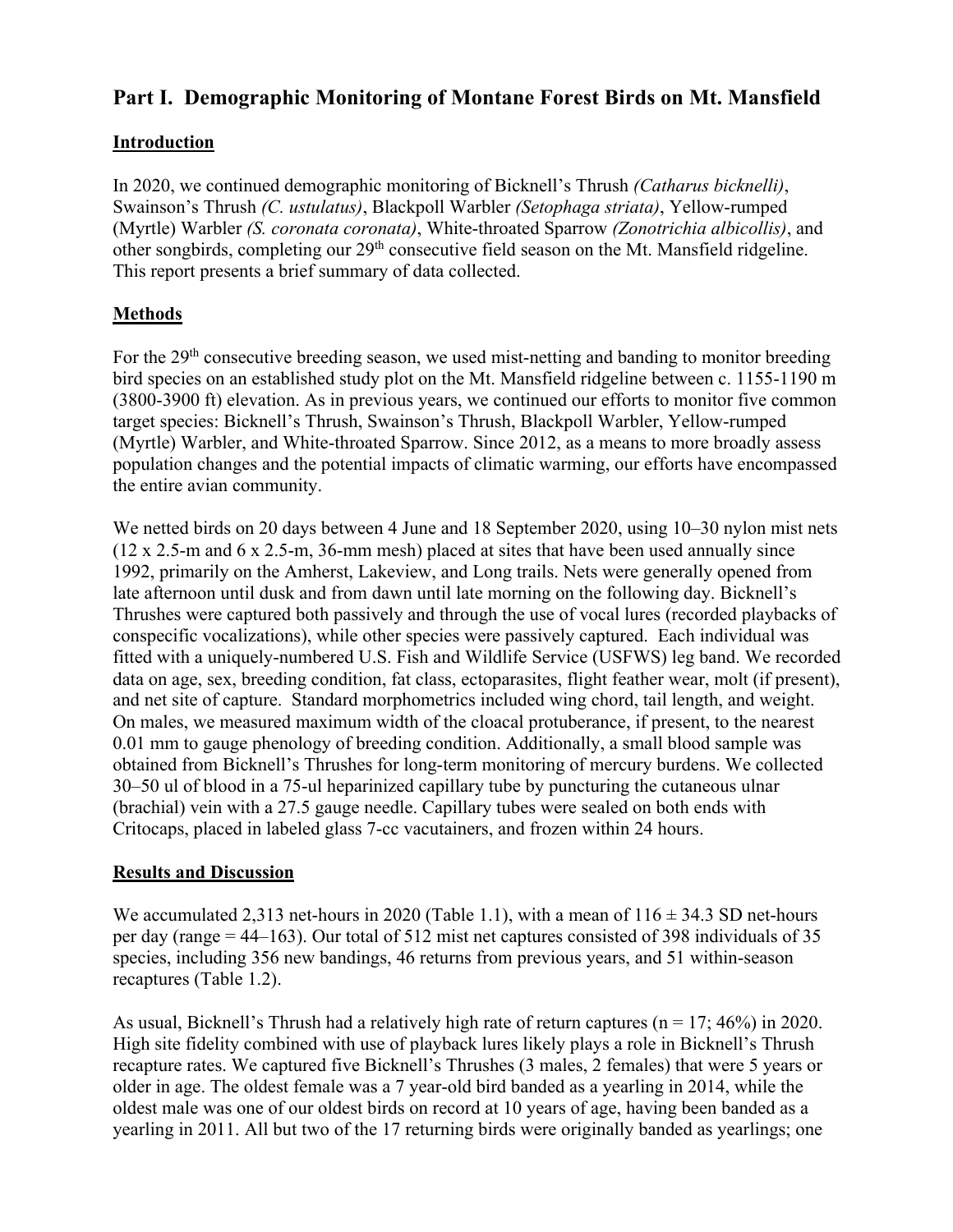was banded as a 2+ year-old in June of 2019, the other as a hatching-year bird in September of 2019. All banding data from Mt. Mansfield (1992–2020) are available in supplemental file S1.

In 2020, mist net captures of adult Bicknell's Thrush continued to show a male-biased sex ratio, with 2.5 males captured for every female among birds of known sex (25 males, 10 females). Our complementary research on the species' Hispaniolan wintering grounds suggests that sexual habitat segregation may limit survivorship of females (Townsend et al. 2011, 2015), and we therefore continue to focus on conserving female-dominated winter habitats (McFarland et al. 2018).

We collected and archived 43 blood samples from Bicknell's Thrushes in 2020, as part of our long-term monitoring of avian mercury burdens on Mt. Mansfield. Anthropogenic input of mercury into the environment has elevated risk to fish and wildlife, particularly in northeastern North America. We previously documented methymercury availability in a terrestrial montane ecosystem by examining a suite of insectivorous passerines and other trophic levels on Mt. Mansfield and elsewhere (Rimmer et al. 2005, 2009). Our recent (2014–2017) sampling of Bicknell's and Swainson's Thrush enabled us to compare blood mercury burdens in these two congeners, and to investigate changes in Bicknell's Thrush over a nearly 20-year period on Mt. Mansfield. Combining thrush data with atmospheric wet mercury deposition data collected at the Proctor Maple Research Lab (PRML) from 1993–2016, we published a peer-reviewed paper in *Ecotoxicology* during 2020 (Rimmer et al. 2020; citation below). Among its findings, this publication documented (1) no differences in blood mercury concentrations between the two thrush species, (2) no detectable changes in Bicknell's Thrush blood mercury burdens from 2000–2017, and (3) no relationship between atmospheric deposition at PMRL and thrush blood mercury concentrations.

# **Publications During this Report Period**

- Brlík, Vojtěch, et al. (including K.P McFarland and C.C. Rimmer) 2020. Weak effects of geolocators on small birds: a meta-analysis controlled for phylogeny and publication bias. *Journal of Animal Ecology*. https://doi.org/10.1111/1365-2656.12962
- Rimmer, C.C., J.D. Lloyd, K.P. McFarland, D.C. Evers, and O.P. Lane. 2020. Patterns of blood mercury variation in two long-distance migratory thrushes on Mount Mansfield, Vermont. *Ecotoxicology*. https://doi.org/10.1007/s10646-019-02104-3

# **Work Planned in 2021**

- Complete  $30<sup>th</sup>$  consecutive year of weekly field monitoring using mist nets and banding during the 2021 breeding season.
- Initiate research on intratropical migrations and migratory connectivity by affixing miniaturized GPS tags to adult Bicknell's Thrush.
- Conduct analyses of Blackpoll Warbler demographic data from Mansfield banding and Mountain Birdwatch for integration into a peer-reviewed paper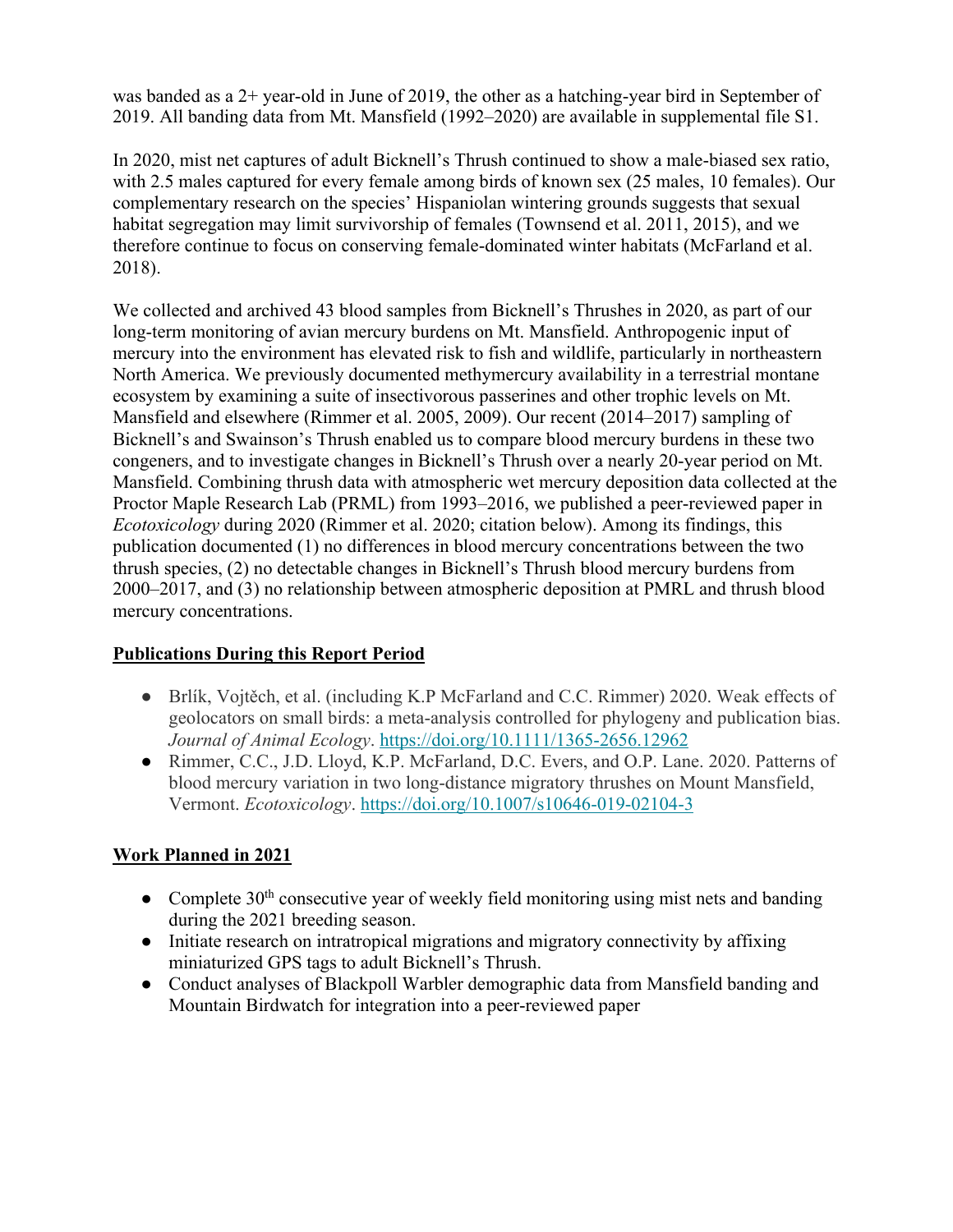#### **Acknowledgements**

We are grateful to Vail Resort for allowing us access to the Mt. Mansfield toll road and for overnight use of the ski patrol building. We sincerely thank our many field assistants and volunteers, including Sam Blair, Noel Dodge, Avery Fish, Chuck Gangas, Chris Hansen, Spencer Hardy, Susan Hindinger, Pete Kerby-Miller, Anna Peel, Julia Pupko, Mike Sargent, Kevin Tolan and Zac Cota-Weaver for their excellent fieldwork. Additional funding for this work was provided by the Oakland Foundation and friends of the Vermont Center for Ecostudies.

#### **Literature Cited**

- McFarland, K.P., J.D. Lloyd, S.J.K. Frey, P.L. Johnson, R.B. Chandler, and C.C. Rimmer. 2018. Modeling spatial variation in winter abundance to direct conservation actions for a vulnerable migratory songbird, the Bicknell's Thrush (Catharus bicknelli) The Condor 120(3): 517-529. https://doi.org/10.1650/CONDOR-17-234.1.
- Rimmer, C.C., K.P. McFarland, D.C. Evers, E.K. Miller, Y. Aubry, D. Busby, and R.J. Taylor. 2005. Mercury concentrations in Bicknell's Thrush and other insectivorous passerines in montane forests of northeastern North America. Ecotoxicology 14:223-240*.*
- Rimmer, C.C., E.K. Miller, K.P. McFarland, R.J. Taylor, and S.D. Faccio. 2009. Mercury bioaccumulation and trophic transfer in the terrestrial food web of a montane forest. Ecotoxicology 19:697-709*.*
- Townsend, J.M., C.C. Rimmer, A.T. Townsend, and K.P. McFarland. 2011. Sex and age ratios of Bicknell's Thrush wintering in Hispaniola. Wilson Journal of Ornithology 123:367-372*.*
- Townsend, J.M., K P. McFarland, C. C. Rimmer, W. G. Ellison and J. E. Goetz. 2015. Bicknell's Thrush (*Catharus bicknelli*), The Birds of North America Online (A. Poole, Ed.). Ithaca: Cornell Lab of Ornithology; Retrieved from the Birds of North America. doi:10.2173/bna.592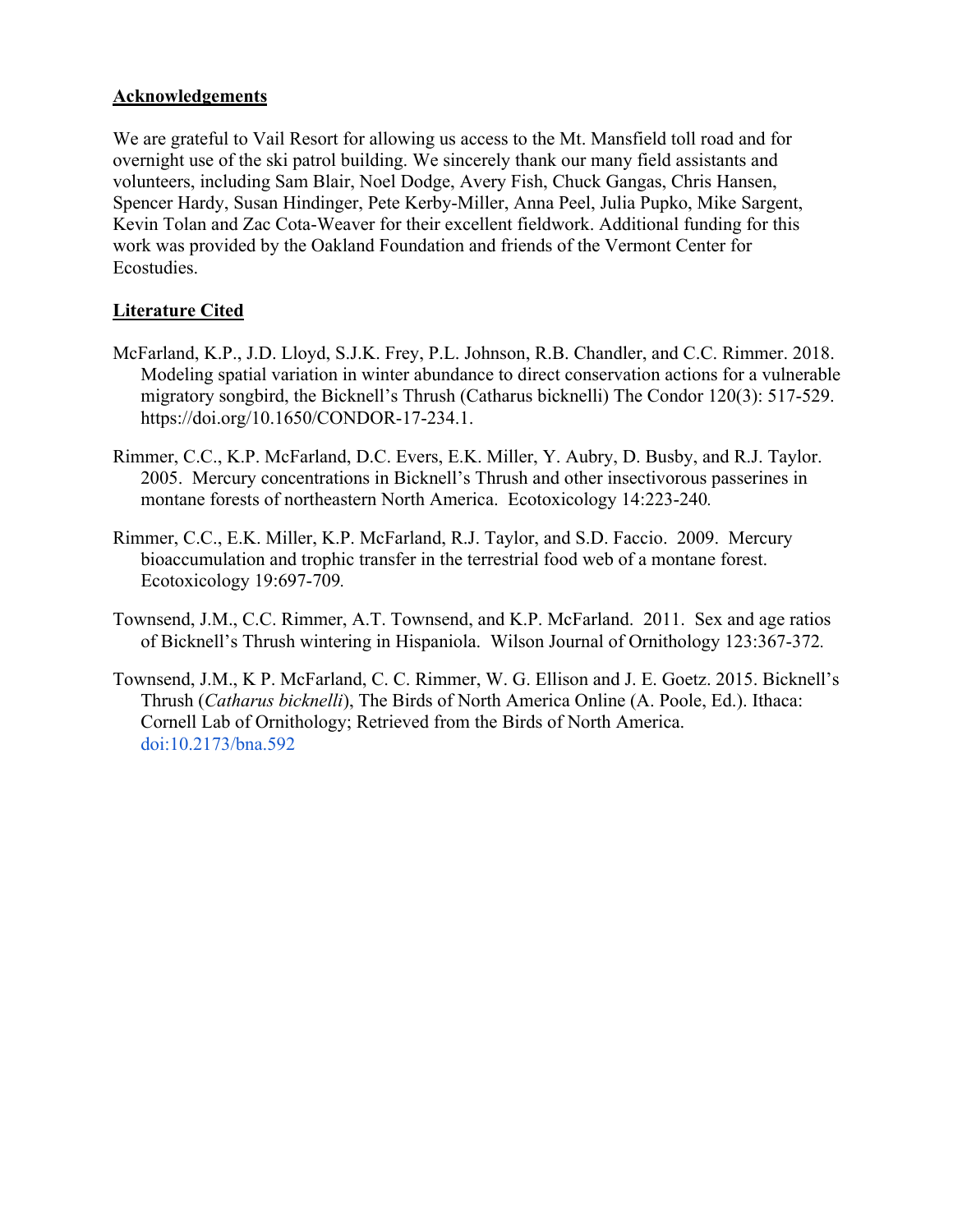|                 | <b>Net Hours</b> |  |  |
|-----------------|------------------|--|--|
| Date            | $(hrs/12-m net)$ |  |  |
| $6 - 4 - 2020$  | 110.38           |  |  |
| $6 - 5 - 2020$  | 105              |  |  |
| $6 - 9 - 2020$  | 130.38           |  |  |
| $6 - 10 - 2020$ | 143              |  |  |
| $6 - 16 - 2020$ | 145.5            |  |  |
| $6 - 17 - 2020$ | 162.75           |  |  |
| 6-24-2020       | 122.13           |  |  |
| 6-25-2020       | 121.5            |  |  |
| 7-8-2020        | 62.25            |  |  |
| 7-9-2020        | 148.25           |  |  |
| 7-14-2020       | 66.75            |  |  |
| $7 - 15 - 2020$ | 138              |  |  |
| 7-21-2020       | 72.38            |  |  |
| 7-22-2020       | 147.88           |  |  |
| 7-28-2020       | 88.75            |  |  |
| 7-29-2020       | 155.5            |  |  |
| 8-5-2020        | 92.75            |  |  |
| 8-6-2020        | 124.63           |  |  |
| $9 - 17 - 2020$ | 43.75            |  |  |
| 9-18-2020       | 131.38           |  |  |
| <b>Total:</b>   | 2312.91          |  |  |

Table 1.1. Daily net hours (hours per 12-m net) on Mt. Mansfield in 2020.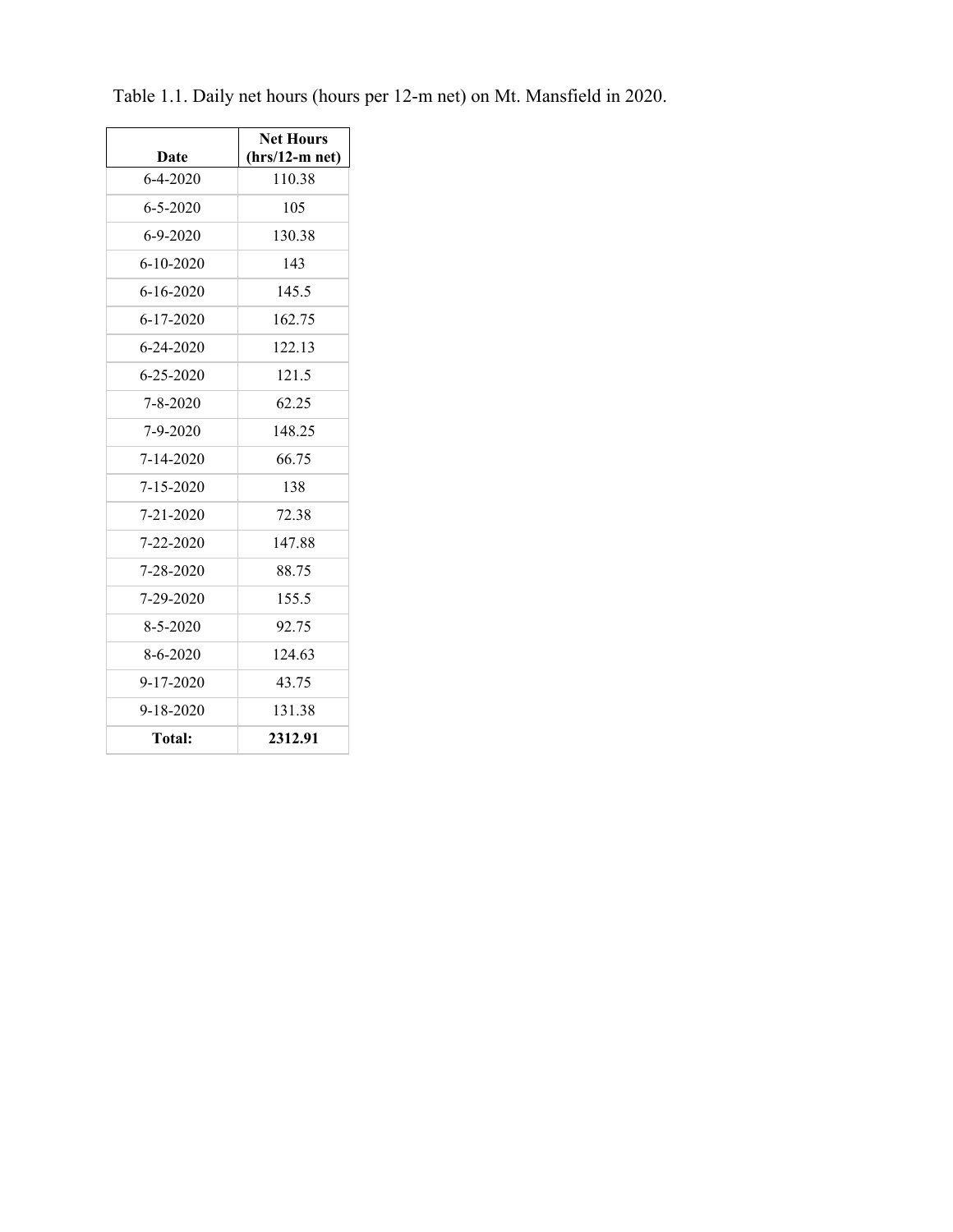Table 1.2. Numbers of individual birds captured on Mt. Mansfield in 2020, ranked by species abundance.

| <b>Species</b>                      | <b>New Bandings</b>     | <b>Returns from Previous Years</b> | <b>Within-Season Recaptures</b> |
|-------------------------------------|-------------------------|------------------------------------|---------------------------------|
| <b>Blackpoll Warbler</b>            | 59                      | $\tau$                             | 16                              |
| White-throated Sparrow              | 56                      | $\tau$                             | 10                              |
| Dark-eyed (Slate-colored) Junco     | 51                      | $\overline{\mathcal{A}}$           | 7                               |
| Yellow-rumped (Myrtle) Warbler      | 33                      | 9                                  | $\overline{2}$                  |
| <b>Bicknell's Thrush</b>            | 26                      | 17                                 | 11                              |
| Purple Finch                        | 26                      | $\boldsymbol{0}$                   | 3                               |
| Yellow-bellied Flycatcher           | 14                      | $\boldsymbol{0}$                   | $\boldsymbol{0}$                |
| American Robin                      | 10                      | $\,1$                              | $\,1$                           |
| Swainson's Thrush                   | 10                      | $\boldsymbol{0}$                   | $\mathbf{1}$                    |
| Golden-crowned Kinglet              | 10                      | $\boldsymbol{0}$                   | $\boldsymbol{0}$                |
| <b>Black-throated Blue Warbler</b>  | 8                       | $\boldsymbol{0}$                   | $\boldsymbol{0}$                |
| <b>Brown Creeper</b>                | $\overline{7}$          | $\boldsymbol{0}$                   | $\boldsymbol{0}$                |
| Ruby-crowned Kinglet                | 5                       | $\boldsymbol{0}$                   | $\boldsymbol{0}$                |
| Red-breasted Nuthatch               | $\overline{4}$          | $\boldsymbol{0}$                   | $\boldsymbol{0}$                |
| Nashville Warbler                   | $\overline{4}$          | $\boldsymbol{0}$                   | $\boldsymbol{0}$                |
| Sharp-shinned Hawk                  | 3                       | $\mathbf{1}$                       | $\boldsymbol{0}$                |
| Northern Saw-whet Owl               | $\overline{\mathbf{3}}$ | $\boldsymbol{0}$                   | $\boldsymbol{0}$                |
| <b>Black-capped Chickadee</b>       | $\mathfrak{Z}$          | $\boldsymbol{0}$                   | $\boldsymbol{0}$                |
| Winter Wren                         | $\overline{3}$          | $\boldsymbol{0}$                   | $\boldsymbol{0}$                |
| Canada Warbler                      | 3                       | $\boldsymbol{0}$                   | $\boldsymbol{0}$                |
| Ovenbird                            | 2                       | $\overline{0}$                     | $\mathbf{0}$                    |
| Magnolia Warbler                    | $\overline{2}$          | $\boldsymbol{0}$                   | $\boldsymbol{0}$                |
| <b>Black-throated Green Warbler</b> | $\sqrt{2}$              | $\boldsymbol{0}$                   | $\boldsymbol{0}$                |
| Downy Woodpecker                    | $\mathbf{1}$            | $\boldsymbol{0}$                   | $\boldsymbol{0}$                |
| Least Flycatcher                    | $\mathbf{1}$            | $\boldsymbol{0}$                   | $\boldsymbol{0}$                |
| <b>Blue-headed Vireo</b>            | $\mathbf{1}$            | $\boldsymbol{0}$                   | $\boldsymbol{0}$                |
| Red-eyed Vireo                      | $\mathbf{1}$            | $\boldsymbol{0}$                   | $\boldsymbol{0}$                |
| <b>Blue Jay</b>                     | 1                       | $\boldsymbol{0}$                   | $\boldsymbol{0}$                |
| Hermit Thrush                       | $\mathbf{1}$            | $\boldsymbol{0}$                   | $\boldsymbol{0}$                |
| Black-and-white Warbler             | $\mathbf{1}$            | $\boldsymbol{0}$                   | $\boldsymbol{0}$                |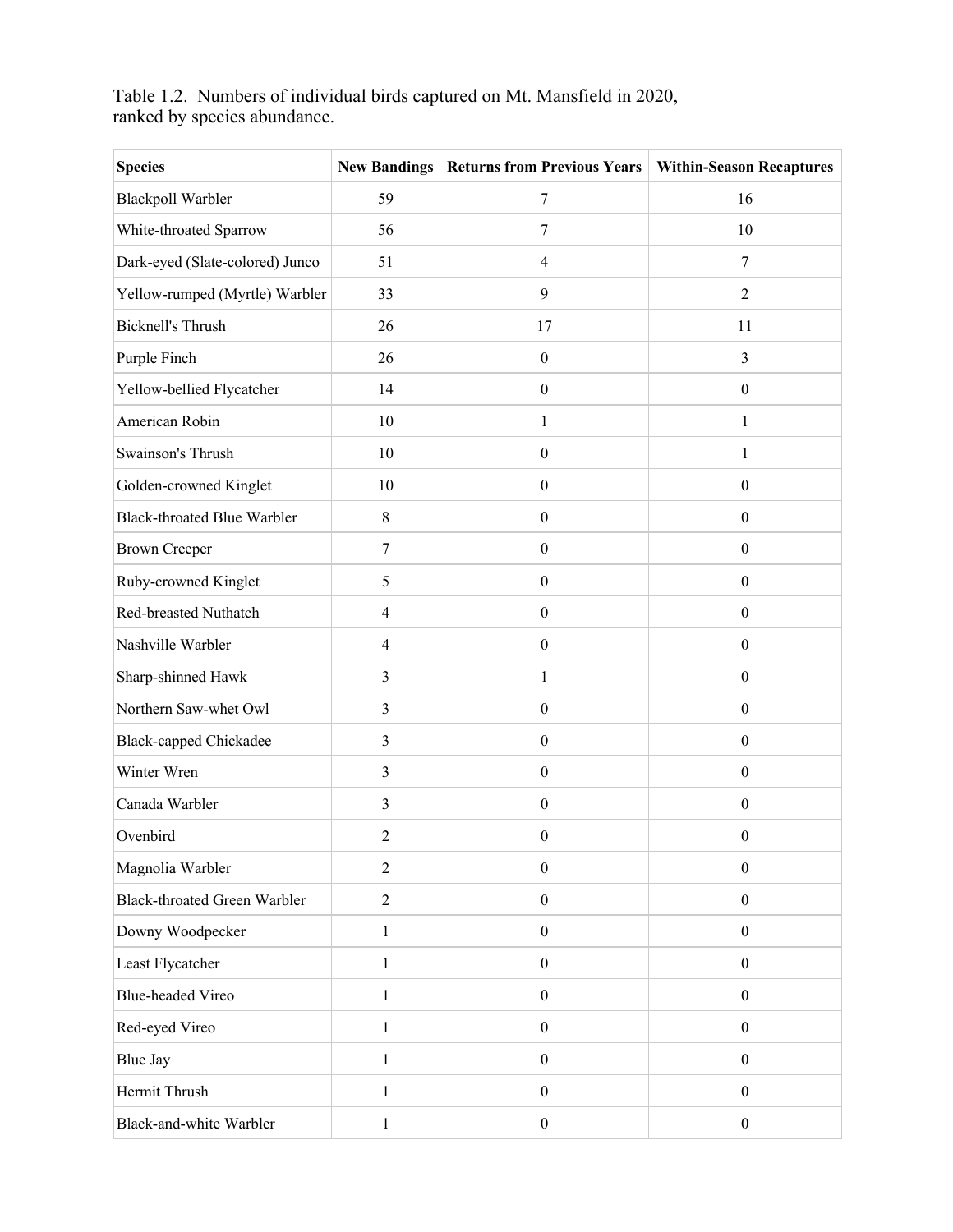| Tennessee Warbler      |     |    |    |
|------------------------|-----|----|----|
| Blackburnian Warbler   |     |    |    |
| (Western) Palm Warbler |     |    |    |
| Song Sparrow           |     |    |    |
| Lincoln's Sparrow      |     | U  |    |
| <b>TOTAL</b>           | 356 | 46 | 51 |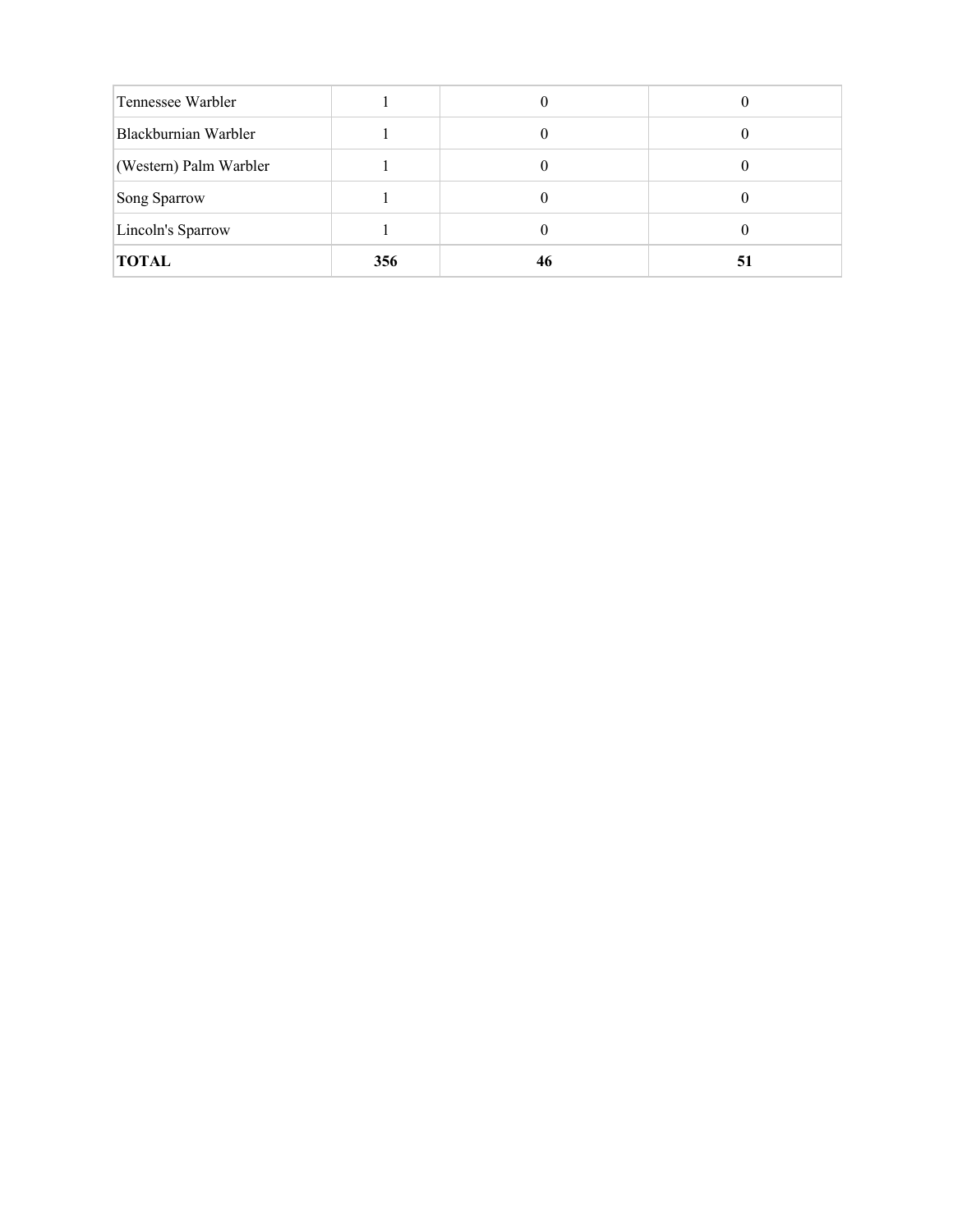# **Part II. Forest Bird Surveys on Mt. Mansfield and Lye Brook Wilderness Area**

### **Introduction**

As part of the Vermont Forest Bird Monitoring Program, we conducted point counts at 22 study sites across Vermont in 2020, including one site on Mt. Mansfield. Our Lye Brook Wilderness study Site was not surveyed in 2020 due to access issues. Long-term monitoring is essential to assess trends in species presence, species richness, and relative abundance, and can provide meaningful insights into how species respond to ecosystem change, which may include effects from invasive species, climate change, forest fragmentation, and more. This report provides a brief summary of results from Underhill State Park on the west slope of Mt. Mansfield.

## **Methods**

Breeding bird surveys were conducted at a permanent study site located on the west slope of Mt. Mansfield in Underhill State Park (UNSP). This study site is part of VCE's long-term Forest Bird Monitoring Program (FBMP) which was initiated in 1989 with the primary goals of conducting habitat-specific monitoring of forest interior breeding bird populations in Vermont and tracking long-term changes (Faccio et al. 1998, Faccio et al. 2017).

Each FBMP study site contains 5 point count stations. Survey methods include unlimited distance point counts, based on the approach described by Blondel et al. (1981) and used in Ontario (Welsh 1995). Counts begin shortly after dawn on days where weather conditions are unlikely to reduce count numbers. Observers record all birds seen and heard during a 10-min sampling period, divided into 2-, 3-, and 5-minute intervals. Surveys during 2020 represented the 27th year of data collection at UNSP, exclusive of years when no surveys were conducted (2003, 2005, and 2012).

#### **2020 in Summary**

A total of 52 species have been detected at the mid-elevation, northern hardwood study site at Underhill State Park during all 27 survey years. In 2020, the number of individual birds and species richness increased at UNSP, although the long-term trends for both these metrics continue to be relatively flat (Fig. 1). Data from 2020 will be submitted to FEMC separately from this report.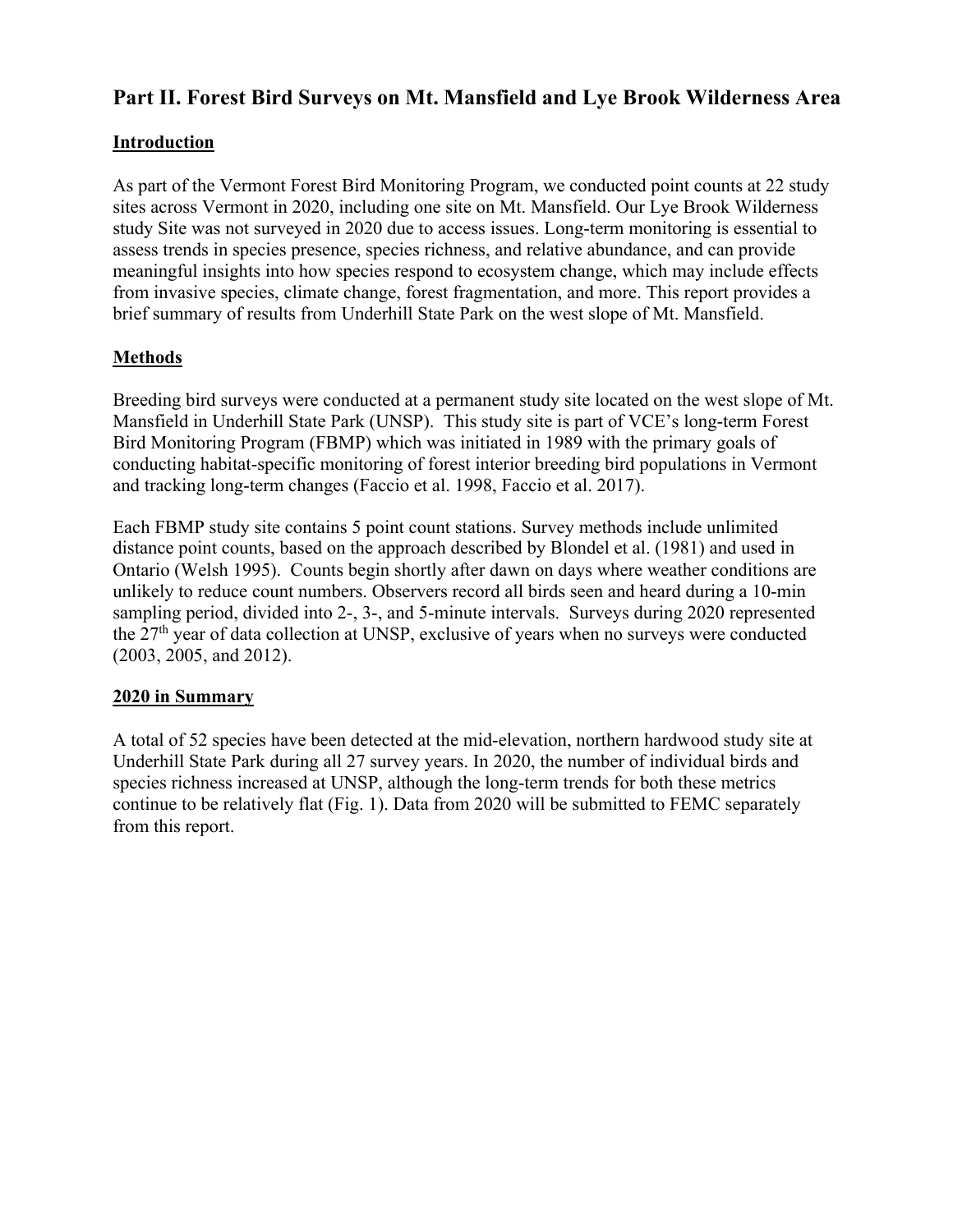

**Figure 2.1. Annual totals and trends for species richness and total number of individuals detected at Underhill State Park, 1991-2020. Note that species richness values are on the left vertical axis and total number of individuals are on the right axis.**

#### **Long Term Trends**

**Underhill State Park –** Total number of individuals and species richness increased from 2019, with 73 individuals of 20 species recorded, including 14 Ovenbirds, tying the second highest count for this, the most abundant species at UNSP. Among the nine most common species, four were below the 27-year mean (Black-throated Green Warbler, Black-and-White Warbler, Canada Warbler, and Dark-eyed Junco), while five were above. Ovenbird, Black-throated Green Warbler, and Hermit Thrush all increased from 2019, continuing their slightly increasing longterm trends (Fig 2.2.). After Two Canada Warblers were counted in 2019, the most since 2002, none were detected in 2020, underscoring its 3.96% rate of decline annually ( $r^2$ =0.556), which represents the strongest decline among the nine most commonly detected species.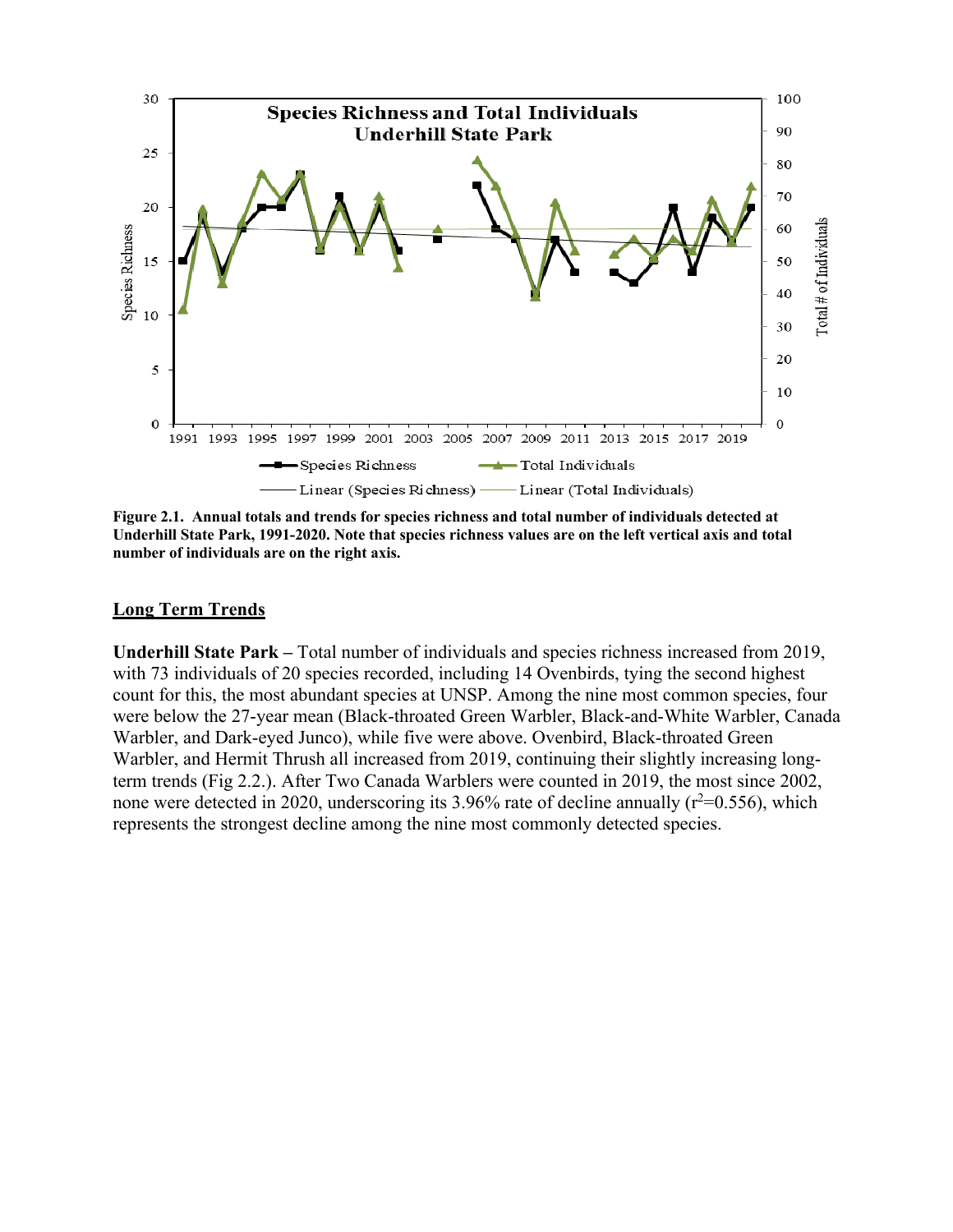

**Figure 2.2. Twenty-seven year data and trends for Ovenbird, Hermit Thrush, and Black-throated Green Warbler from annual surveys conducted at Underhill State Park, 1991-2020.**

#### **Implications**

Long-term trends of forest birds at UNSP suggest that the relative abundance of the total number of birds detected has remained relatively steady over the survey period. However, it should be noted that site-specific trend estimates must be interpreted with caution, as these data are from a limited geographic sample and can be greatly influenced by years with extreme high or low counts. Also, year to year changes in survey counts may simply reflect natural fluctuations in abundance, differences in detection rates of observers and/or species, variability of singing rates due to nesting stage, and/or a variety of dynamic factors, such as predator or prey abundance, overwinter survival, effects of diseases such as West Nile Virus, and local habitat change. Not surprisingly, most of the strongest population trends observed—including the increasing trends of Black-throated Green Warbler and Ovenbird, and the declining trend of Canada Warbler—reflect the broader state-wide trends for these species during the 25-year study of the Vermont Forest Bird Monitoring Program (Faccio et al. 2017).

It is unknown which of the many anthropogenic stressors (e.g., habitat degradation and loss due to development, land use change, acid precipitation and other atmospheric pollutants, or changing climatic conditions) may be contributing to these population trends, but it is likely all have had impacts. In addition, migratory species, whether short-distance or long-distance Neotropical migrants, have declined across Vermont forests, while year-round residents, as a group, showed no significant trend (Faccio et al. 2017). This suggests that migratory species face additional limiting factors, both on their wintering grounds and during migratory stopover that could be impacting populations. Continued data collection and comparison with survey data from other ecologically similar sites will be necessary to fully elucidate population trends of various species at these sites.